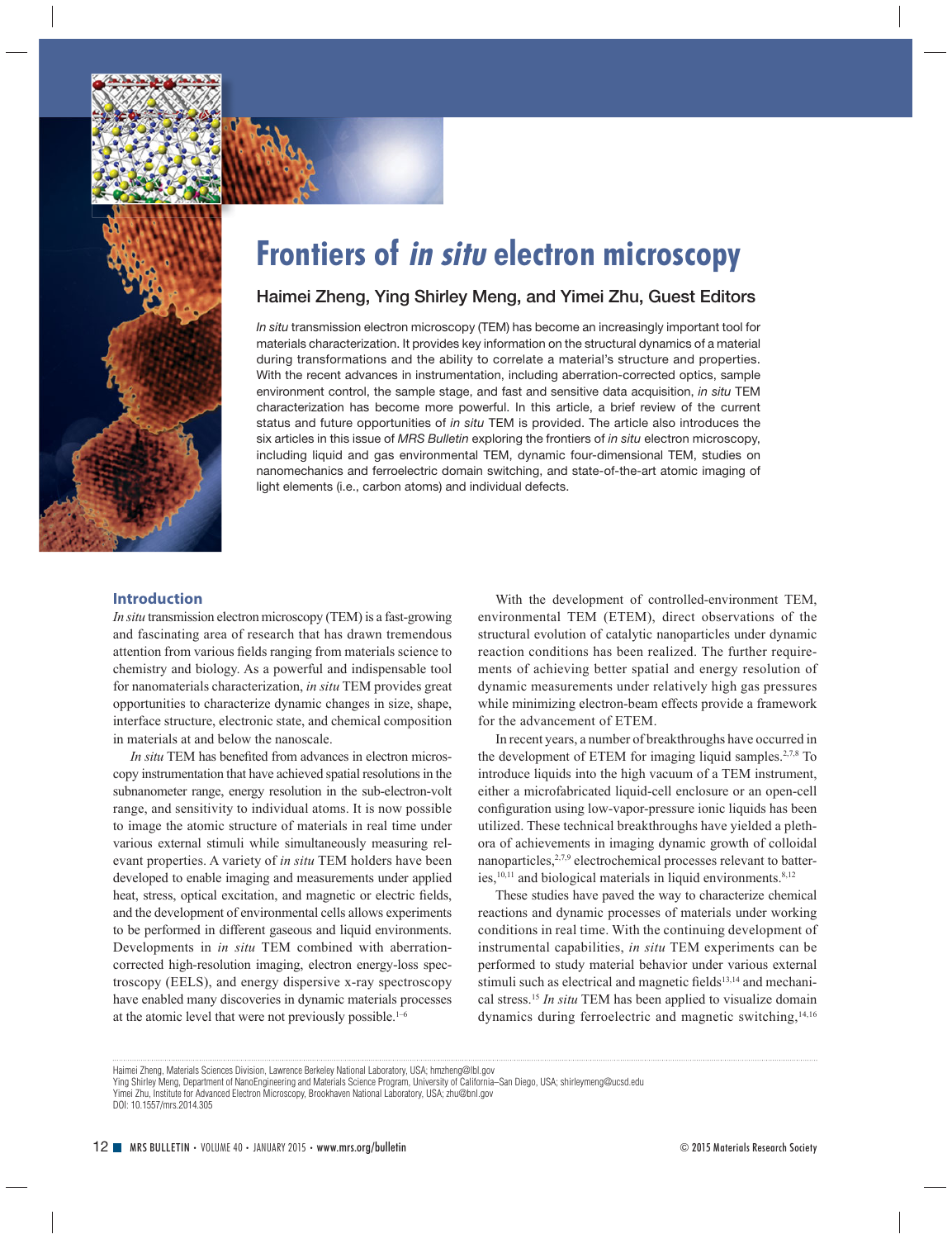shedding light on the switching mechanism of these fundamental processes in ferroelectric and magnetic materials. Mechanical TEM holders enabling quantitative measurements of structural evolution under an applied compressive or tensile strain have unfolded the relationship between material microstructure such as defects and mechanical properties. The recent development of ultrafast imaging and diffraction has made time-resolved four-dimensional (4D) measurement of materials a reality. In their article in this issue of *MRS Bulletin* , LaGrange et al. offer an overview of state-of-the-art dynamic transmission electron microscopy, in particular the principle and instrumentation of the single-short movie mode that has set a benchmark for practical ultrafast electron microscopy for ultrafast science and applications.

 The imaging of changes in the atomic or electronic structure of materials, including size and shape evolution during chemical reactions, requires that perturbations from the electron beam be limited. Low-dose and sometimes low-kilovolt imaging are preferred, and highly efficient data acquisition is necessary.

 Here, we provide an overview of recent advances in the *in situ* TEM study of dynamic processes in materials. We discuss opportunities for the future development of *in situ* TEM. This article also highlights the topics of the six articles featured in this issue of *MRS Bulletin*, where liquid and gas environmental TEM, dynamic 4D TEM, nanomechanics, and ferroelectric domain switching studied by *in situ* TEM are reported. Also in this issue, Sun et al. discuss state-of-the-art atomic imaging of light elements (i.e., carbon atoms) and single defects. *In situ* electron microscopy was featured in a recent workshop.<sup>17</sup> The intent of this issue is to boost *in situ* TEM research globally and advance the forefront of *in situ* characterization of materials.

*in situ* characterization that enables the probing of dynamic catalytic processes under real reaction conditions is necessary.

*In situ* ETEM studies of gas–solid reactions under controlled reaction conditions can provide great opportunities for the characterization of heterogeneous catalysts. A local gaseous environment can be created by a number of approaches, including the use of a closed-gas TEM cell and gas injection into an open sample area with differential pumping in the TEM column.<sup>20-22</sup> There have been many studies on the use of ETEM to visualize nanoparticle catalysts with atomic resolution during gas reactions. Local structural and chemical information about a catalyst particle can also be obtained through a combination of imaging, diffraction, and spectroscopy.<sup>23,24</sup> Key insights have been acquired on catalytic active sites, defect structural evolution, the nature of bonding in redox reactions, and the correlation between microstructure and catalytic performance. 6,25-28

 Some examples of the ETEM study of nanoparticle catalysts are as follows: Formation of a subsurface oxide on a metal catalyst was identified during the catalytic oxidation of carbon monoxide due to the incorporation of oxygen into the metal at elevated temperatures. 29 Copper nanoparticle catalysts were found to exhibit remarkable restructuring in various gaseous environments, including reversible surface faceting, which was a result of preferential adsorption of reactant molecules on different crystalline facets.<sup>25</sup> Another recent study of an Au/CeO, catalyst by aberration-corrected ETEM visualized the restructuring of {100} facets of gold nanoparticles during CO oxidation at room temperature.<sup>6</sup> The CO molecules adsorbed onto the on-top sites of gold atoms in the undulating hexagonal lattice, and the restructured {100} facets could sustain CO adsorption at higher surface coverages ( **Figure 1** ).

#### **Advances in the imaging of dynamic materials processes Gas-ETEM study of catalysis**

 Heterogeneous nanoparticle catalysts that catalyze reduction or oxidation reactions at the solid–gas interface are of paramount importance in a wide range of chemical and energy applications. Heterogeneous catalysis is a complex process that involves a number of critical steps, including diffusion, reactant adsorption, surface reaction, and product desorption. The interaction of the active catalyst with reactant gases varies with temperature, gas pressure, and surface structure of the catalyst. Transformation and restructuring of a catalytic particle often occur under reaction conditions.<sup>18,19</sup> Understanding and elucidating the mechanism of catalysis requires knowledge of the structural and chemical evolution of the nanoparticle catalysts during the reaction. Because such information is difficult to access through *ex situ* characterization in a vacuum,



**Figure 1.** In situ environmental transmission electron microscope study of catalytic Au nanoparticles (NPs) supported on CeO<sub>2</sub>. Au NP on CeO<sub>2</sub> (a) in ultrahigh vacuum (UHV) and (b) in a gas environment that contained 1 vol% CO in air at 45 Pa at room temperature. Higher magnification images of these regions are shown at the bottom of the corresponding panels. The difference between (a) and (b) shows that the interlayer distance of Au NPs in 1 Torr (~133 Pa ~1.3 mbar) CO increases in contrast to that in UHV. (c) High-magnification image of Au NPs with adsorbed CO. (d) Simulated image based on an energetically favorable model, which corresponds to the selected region in (c). 6 Adapted from Reference 6. © 2012 American Association for the Advancement of Science.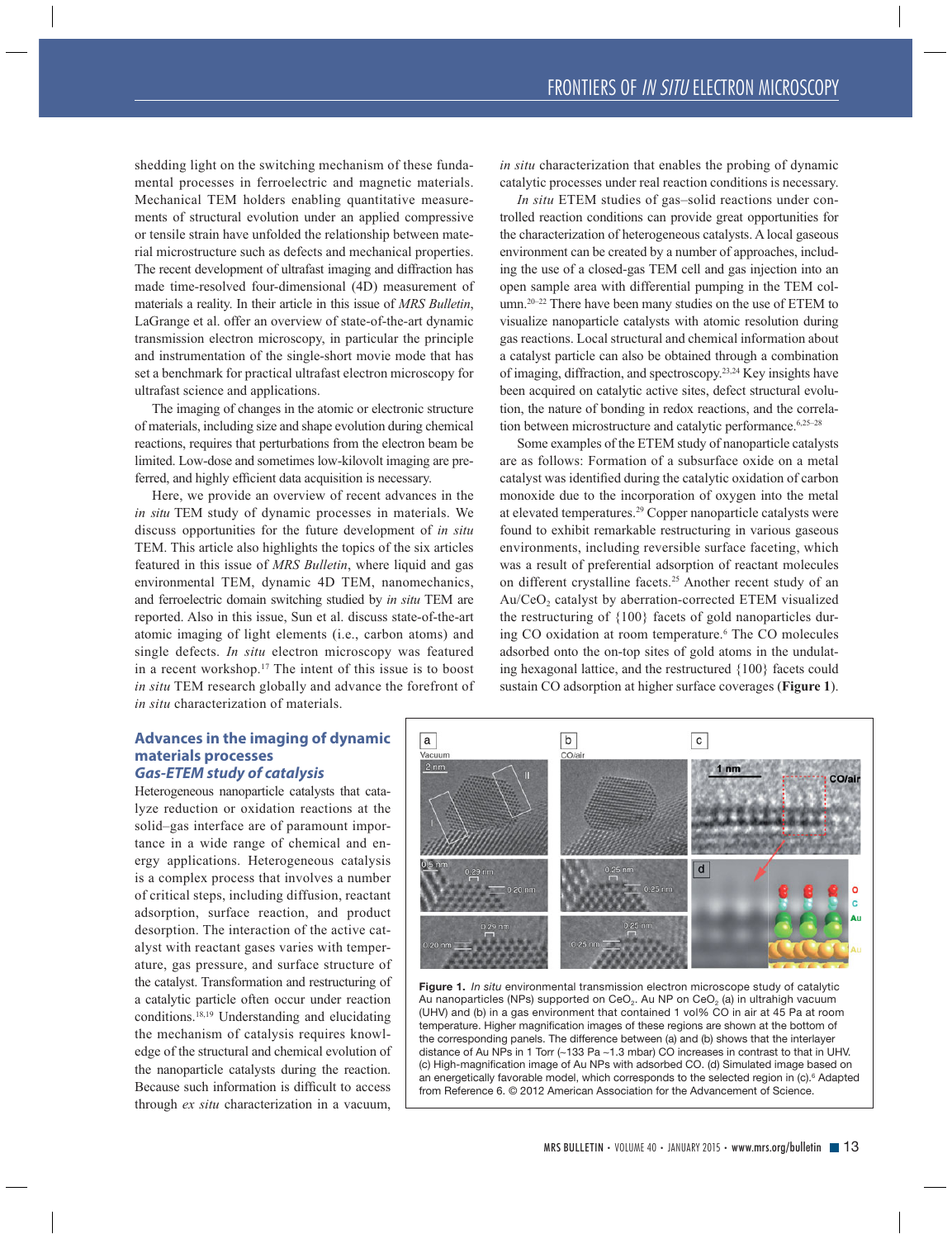More recently, ETEM studies of nanoporous catalysts were performed to understand the dependence of catalytic activity on pore size and residual elements.<sup>26,30</sup> In situ ETEM observations of dealloyed nanoporous gold provided compelling evidence that surface defects are active sites for the catalytic oxidation of CO, and residual silver stabilizes the atomic steps by suppressing  ${111}$  faceting kinetics.<sup>26</sup> Another study on a nanoporous cobalt catalyst was performed in the presence of hydrogen at various temperatures using atomic imaging and EELS. The results revealed that during  $H_2$  reduction, the valence state of CoO<sub>x</sub> nanoporous particles changed from cobalt oxide to metallic cobalt. 30 In their article in this issue, Crozier and Hansen provide additional examples on *in situ* and *operando* TEM of catalytic materials.

#### **Dynamic processes in liquids**

 Wang et al. describe liquid-cell TEM, a new experimental platform that allows imaging through liquids with subnanome-

ter resolution. The development of liquid-cell TEM is largely due to technical advances in nanofabrication and membrane technology. Recently, graphene liquid cells have opened new opportunities to study liquid reactions *in situ* in the transmission electron microscope with improved resolution (Figure 2).<sup>7</sup>

 Liquid-cell TEM has been applied to the study of nanoparticle growth mechanisms, and important insights have been achieved by direct observations of nanoparticle growth trajectories.<sup>1,9,31-38</sup> These studies illustrate that the growth of a nanowire involves attachment of nanoparticles grown from the solution, and recrystallization and rearrangement of nanoparticles are essential for nanoparticle coalescence.<sup>1,36</sup> The direct observation of Pt nanocube facet development revealed that growth by following the conventional surface-energy-minimization law breaks down at the nanoscale.<sup>2</sup> The application of liquid-cell TEM has become increasingly important for studying a wide range of other materials transformations in materials science, as well as in chemistry and biology.

The dynamics of nanobubbles<sup>39</sup> and water nanodroplets<sup>40</sup> were revealed using liquid-cell TEM. The properties of water at interfaces (see the December 2014 issue of *MRS Bulletin* on "Water at Functional Interfaces") play a crucial role in functional biological membranes, flow of liquids through pores and over surfaces, hydration of biomolecules, and chemical reactions in aqueous solutions. The ability to directly study water in contact with the substrate interface could provide insights into the dynamic properties of water. Liquid-cell TEM has also made it possible to directly image biomaterials in their

native environment at ambient temperature.<sup>12,40</sup> Whole cells in liquids have also been captured at nanometer resolution with the assistance of Au nanoparticle labels.<sup>8,41</sup> These studies provide the basis for future nanometer-scale dynamic imaging of biological materials in liquids using TEM with proper management of the electron dosage.

 The study of liquid-cell TEM is rapidly expanding. The development of electrochemical liquid cells allows monitoring of electrochemical processes in liquid electrolytes in real time. 10 There have been many recent studies in this area, and this work is of great interest to electron microscopists as well as battery researchers.

#### **Solid-state batteries**

 A solid electrolyte might be the ultimate solution for safe batteries. Brazier et al. reported the first cross-sectional *ex situ* TEM observations of an all solid-state lithium ion "nanobattery,"<sup>42</sup> where they used a focused ion beam to make



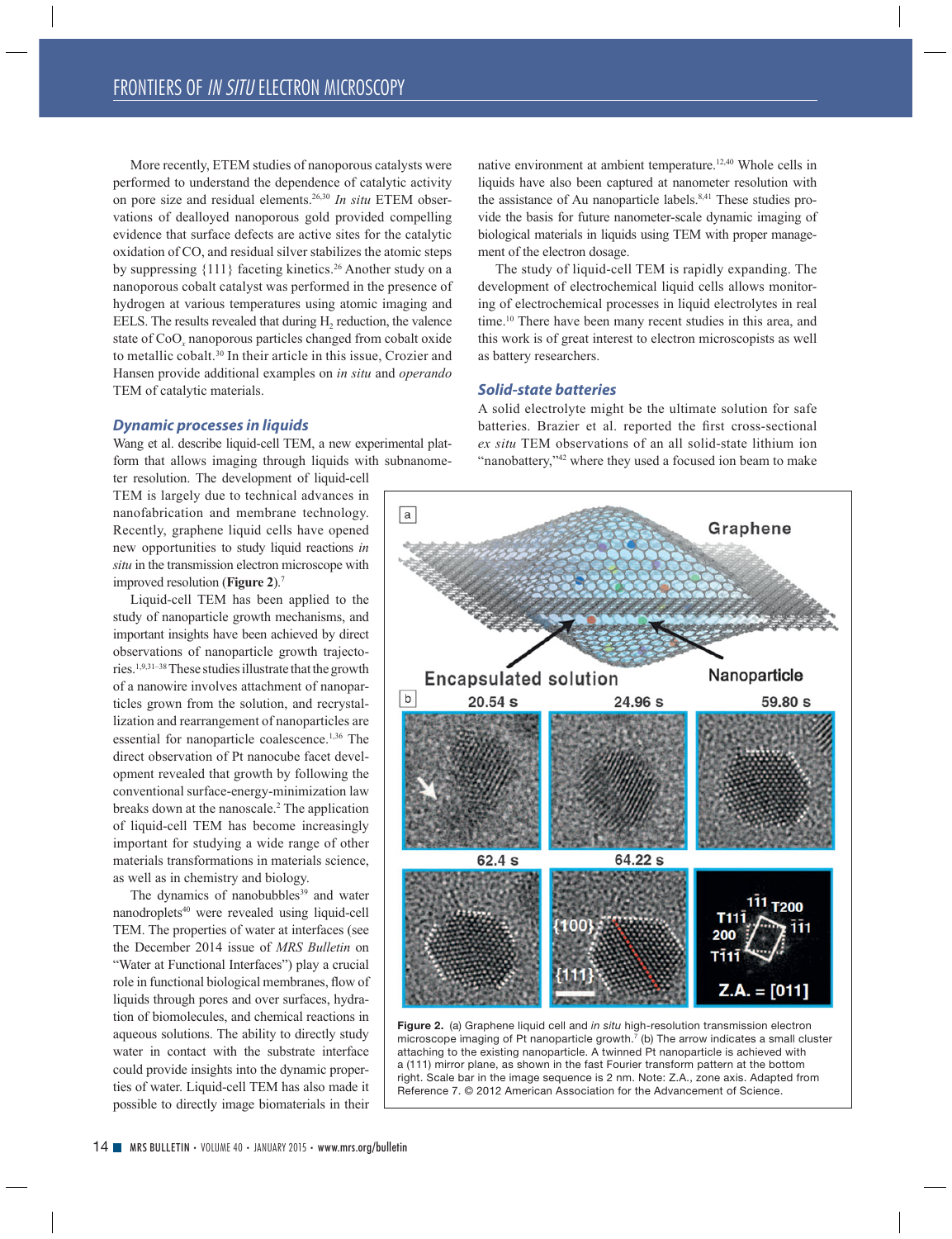a nanobattery from a pulsed-laser-deposited solid-state battery. For probing electrodes and electrolyte materials and their interfaces, *ex situ* experiments often provide only limited insights because of the sample preparation and transfer needed, which prevents the determination of the time constants of electrochemically induced phase transformations. More importantly, electrochemical systems often operate at states far from equilibrium, where a system tends to relax to its equilibrium state with time.

 To probe the kinetics in an electrochemical system, progress has been made with *in situ* techniques that are able to probe the structural, morphological, and chemical changes that take place during electrochemical processes at the nanoscale, particularly at the interfaces between an electrode and electrolyte. Yamamoto et al. reported on the *in situ* dynamic visualization of the electric potential in an all solid-state battery with electron holography and EELS. 43 Interestingly, Ruzmetov et al. found that a substantial reduction in the electrolyte thickness, into the nanometer regime, can lead to rapid self-discharge of the battery even when the electrolyte layer is conformal and pinhole-free. 44 A procedure for fabricating electrochemically active, electron-transparent solid-state batteries using a focused ion beam were developed, and compositional and structural changes have been observed at the interfaces between the LiCoO<sub>2</sub> cathode and LiPON electrolyte as well as at the interfaces between the Si anode and Cu current collector, as shown in **Figure 3**.<sup>45</sup> In situ TEM with EELS is





becoming one of the most important tools for studying solid– solid interfaces in a variety of solid-state devices, including batteries, solar cells, and solid-oxide fuel cells.

### **Ferroelectric and ferromagnetic switching and behavior**

 The need to continuously decrease the size of magnetic-bit elements in magnetic-storage media, such as magnetoresistive random access memory, is perhaps the strongest driving force underlying studies of magnetic nanostructures. A similar trend occurred for ferroelectric nanostructures. Intriguing structures and properties emerge as the size of the structure contracts. Switchable spontaneous polarization, domain engineering, and strain control of ferroelectrics were recently targeted for energy-efficient nonvolatile memories and ferroelectric field-effect transistors. Nevertheless, these efforts were hindered by a lack of experimental methods, especially ones to characterize domain-defect interactions and their dynamics, as well as to directly link local atomic displacement to polarization.<sup>5,13,46-49</sup>

 Lorentz microscopy has been widely used to study skyrmions (a hypothetical particle related originally to baryons; skyrmions as topological objects are important in solid-state physics), including magnetic switching and domain configuration evolution. The dynamic process of generation and annihilation of magnetic biskyrmions was observed by *in situ* TEM.<sup>48</sup> As an

> alternative approach, a dedicated magnetizing stage can be used to generate a magnetic field at the specimen area. For example, a magnetizing stage can be built by adding Helmholtz coils on each side of the specimen,<sup>50,51</sup> which can be used to study the field-induced motion of magnetic domain walls. Another possible design is to bring a piezo-driven sharp needle made of a permanent magnet close to the specimen.<sup>52,53</sup> Furthermore, to obtain the relationship between magnetic structure and temperature, a thermal element also needs to integrate with the holder.

> A new design capable of applying gigahertz resonance electric current and pulsed excitations *in situ* was developed, as shown in **Figure 4** , to measure the nonadiabatic spin torque effect<sup>16</sup> and to map strongly coupled coaxial vortex motion in the dipolar- and indirect exchange-coupled regimes.<sup>54</sup> In this issue, Li et al. present details on *in situ* measurements of ferroelectric domain switching using *in situ* biasing, atomic imaging, and displacement mapping. Other methods for probing ferroelectric switching, including off-axis electron holography, are described in References 3 and 14.

#### **Mechanical properties**

 Many fundamental assumptions of classical mechanics and continuum mechanics fail as the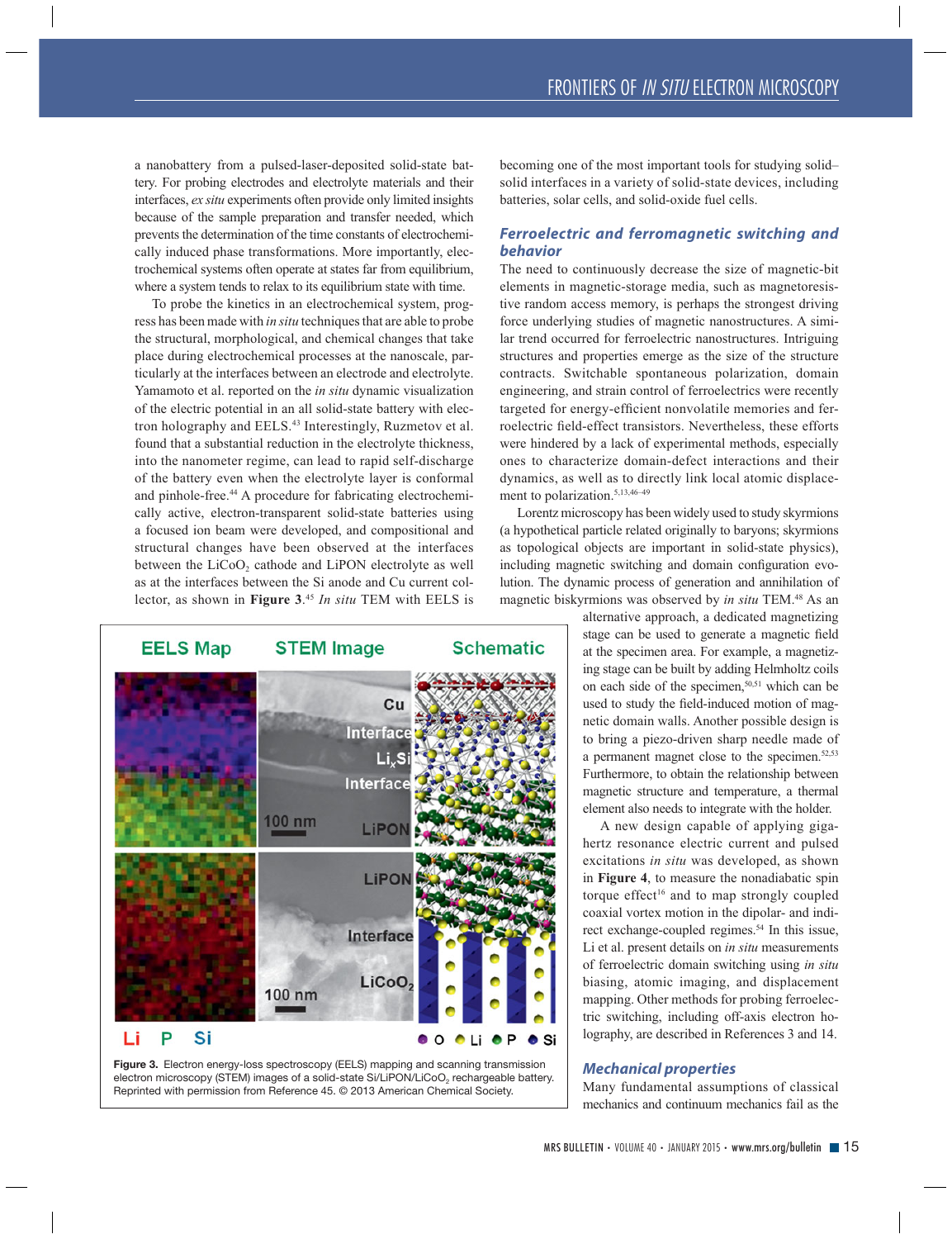

**Figure 4.** Visualizing vortex dynamics in a nanomagnet. Top: The spin precession measurement scheme. Yellow indicates two electrodes allowing GHz electric current  $(j(t))$ , where  $t$  is time) to sweep across the Landau domain structure with a clockwise chirality (in-plane magnetization) and a counter-clockwise vortex-core polarity (out-of-plane magnetization). Bottom: Lorentz micrograph of the permalloy square with the Landau state showing the vortex core orbit under resonance excitation in a transmission electron microscope. The vortex core size is approximately 20 nm. 16

system size is reduced to the nanoscale. Thus, mechanical testing in the transmission electron microscope has emerged. The development of a dedicated mechanical TEM holder enables the *in situ* investigation of mechanical behaviors and properties at the nanoscale and even the atomic scale. Throughout

recent decades, the mechanical behavior of sub-10-nm structures has been studied inside the transmission electron microscope. Several novel mechanical phenomena have been reported, such as irradiation-induced high pressure and phase transformation,<sup>55</sup> nanoextruder effects,<sup>56</sup> geometry interlocking effects,<sup>57</sup> cold welding,<sup>58</sup> partial dislocation-induced discrete plastic deformation,<sup>59</sup> local kinks in two-dimensional nanomaterials,  $60$  mechanical annealing,  $61,62$  stress saturation and deformation mechanism transition, <sup>63</sup> and liquid-like pseudoelasticity. <sup>64</sup> In this issue, Minor et al. highlight recent advances in *in situ* TEM probing mechanical properties at the nanoscale (see **Figure 5** ).

#### **Opportunities and challenges**

 Despite the many achievements in understanding structure and properties from monitoring dynamic materials processes *in situ*, challenges remain in the real-time characterization of structure, chemistry, bonding, photonic response, and electric and magnetic properties, even in a partially simultaneous manner, at the atomic level. Future revolutionary advances in electron microscopy are needed. 17 Cutting-edge technical

development of *in situ* TEM involves improving time resolution, achieving liquid or gas environments, and measuring properties with multiple probes. The stringent processing requirements necessitated by nanotechnology have stimulated advances in all aspects of TEM instrumentation, including application of external stimuli, high-resolution spatial and temporal imaging, and rapid data acquisition.

 The discovery of new materials, novel functionality, and chemical processes depends critically on routine access to all phases of matter and the ability to capture the dynamic processes that occur at interfaces with high spatial resolution and high temporal resolution. Ultrafast electron diffraction, imaging, and spectroscopy offer unique opportunities for understanding structural dynamics and the behavior of matter under conditions far from equilibrium. The current status and future opportunities of ultrafast electron microscopy are available in a recent report.<sup>17</sup>

 The evolution of interfaces in chemical environments, transient nucleation events, and atomic growth during chemical reactions remain great challenges for *in situ* characterization. Significant advances have been made in the imaging of individual impurity atoms inside crystalline materials using atomic-number- $(Z)$  sensitive high-angle annular dark-field imaging and EELS in scanning TEM, including in three dimensions.<sup>4,65</sup> However, these studies are typically carried out on relatively simple structures. In the real world, defects form complex and nonuniform three-dimensional structures. Atomic-scale defects determine the optical and electronic properties of semiconducting and photonic materials, as well as



**Figure 5.** Example of a typical compression-to-failure in situ compression test on an individual nanocrystalline hollow CdS sphere. (a–c) Extracted video frames of the in situ compression test, corresponding to time  $t = (a) 0 s$ , (b) 1.8 s, and (c) 3.6 s. The estimated contact diameter is shown in red in (b). (d-e) Dark-field transmission electron microscope images of the hollow nanocrystalline CdS ball resting on the Si substrate (d) before and (e) after the compression test. (f) Load and displacement data from the loading portion of the *in situ* test versus time. The experiment was run under displacement control. Reproduced with permission from Reference 15. © 2008 Nature Publishing Group.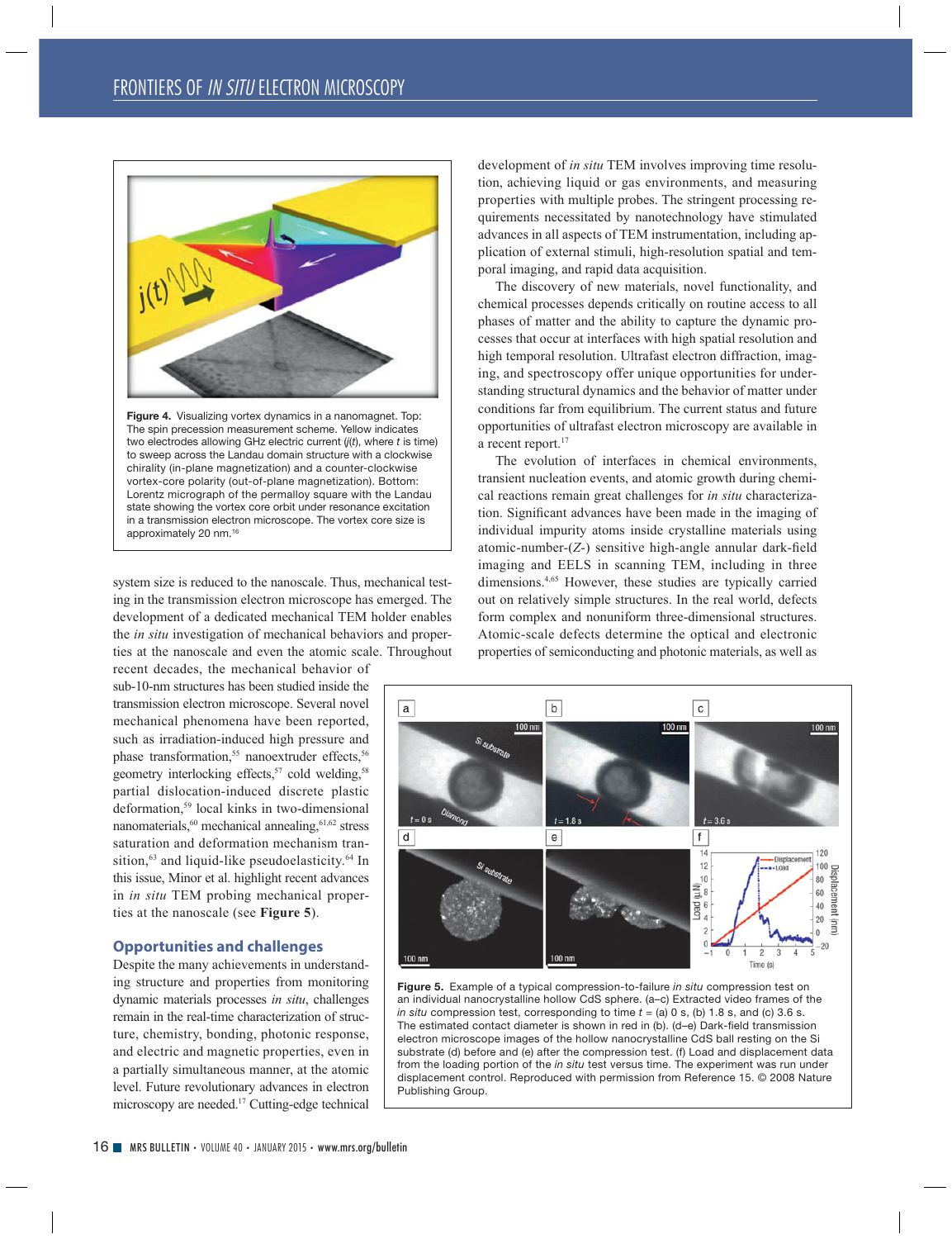

transmission electron microscopy; ETEM, environmental transmission electron microscopy; a-Si, amorphous Si.

mass transport in materials, such as lithium-ion batteries and fuel cells. For example, the location of individual dopant atoms controls the performance of current generations of silicon transistors and spintronic devices.<sup>66,67</sup> Determining the local structure, displacements, or atomic reconstructions around defects often involves a measurement accuracy of better than 1 pm, which is beyond current capabilities.<sup>17</sup>

 Future developments in *in situ* and *operando* electron microscopy require the capability for quantitative measurements of materials structure, composition, and bonding evolution in technologically relevant environments, including liquids, gases, and plasmas, thereby assuring the understanding of the structure–function relationship at the atomic scale with high temporal resolution (i.e., in the nanosecond range). As shown in **Figure 6** , the ultimate *in situ* transmission electron microscope would allow multimodal (i.e., optical, thermal, mechanical, electrical, and electrochemical) probing of material functionality with versatile, modular sample stage and holder geometries.

*In situ* imaging with fast recording speeds generates large and rich data sets, which impose demands for data mining and machine learning approaches to develop new, adaptive signals from the data instead of from *a priori* physical models and intuition. New hardware and software development is also needed to allow real-time processing for rapid feedback during experiments, and new tools are necessary to synthesize various image signals post-acquisition.

#### **Concluding remarks**

*In situ* probing of matter with electron beams will experience revolutionary growth in the near future with the ability to precisely control the temperature, environment (solid, liquid, or gas), and stimuli (e.g., electromagnetic field, tunable light, and mechanical stress) of materials under realistic conditions. Fast imaging and spectroscopy with highly sensitive detection could become routine. *In situ* electron microscopy is anticipated to continue to impact a broad range of sciences, allowing for a greater understanding of materials function and dynamics and a deeper examination of how real-world conditions and stimuli interact with and affect structures, properties, and processes at subnanometer scales.

#### **References**

1. H.-G. Liao, L. Cui, S. Whitelam, H. Zheng, *Science* 336. 1011 (2012).

2. H.-G. Liao, D. Zherebetskyy, H. Xin, C. Czarnik, P. Ercius, H. Elmlund, M. Pan, L.-W. Wang, H. Zheng, Science 345, 916 (2014).

3. M.-G. Han, M.S. Marshall, L. Wu, M.A. Schofield, T. Aoki, R. Twesten, J. Hoffman, F.J. Walker, C.H. Ahn, Y. Zhu, Nat. Commun. 5, 4693 (2014).

4. G.-Z. Zhu, S. Lazar, A.P. Knights, G.A. Botton, Phys. Chem. Chem. Phys. **15**, 11420 (2013).

5. X. Yu, Y. Onose, N. Kanazawa, J. Park, J. Han, Y. Matsui, N. Nagaosa, Y. Tokura, Nature 465, 901 (2010).

6. H. Yoshida, Y. Kuwauchi, J.R. Jinschek, K. Sun, S. Tanaka, M. Kohyama, S. Shimada, M. Haruta, S. Takeda, Science **335**, 317 (2012).

7. J.M. Yuk, J. Park, P. Ercius, K. Kim, D.J. Hellebusch, M.F. Crommie, J.Y. Lee, A. Zettl , A.P. Alivisatos , Science **336** , 61 ( 2012 ).

8. N. De Jonge, D. Peckys, G. Kremers, D. Piston, Proc. Natl. Acad. Sci. U.S.A. **106** , 2159 ( 2009 ).

9. H.-G. Liao , H. Zheng , J. Am. Chem. Soc. **135** , 5038 ( 2013 ).

10. Z. Zeng, W.-I. Liang, H.-G. Liao, H. Xin, Y.-H. Chu, H. Zheng, Nano Lett. **14**, 1745 (2014).

11. M. Gu, L.R. Parent, B.L. Mehdi, R.R. Unocic, M.T. McDowell, R.L. Sacci, W. Xu, J.G. Connell, P. Xu, P. Abellan, X. Chen, Y. Zhang, D.E. Perea, J.E. Evans, L.J. Lauhon, J.-G. Zhang, J. Liu, N.D. Browning, Y. Cui, I. Arslan, C.-M. Wang, Nano Lett. **13**, 6106 (2013).

12. U.M. Mirsaidov, H. Zheng, Y. Casana, P. Matsudaira, Biophys. J. 102, L15-L17  $(2012)$ .

 13. J. Zweck , in In-Situ Electron Microscopy: Applications in Physics, Chemistry and Materials Science, G. Dehm, J.M. Howe, J. Zweck, Eds. (Wiley-VCH, Weinheim, Germany, 2012), pp. 347-369.

14. M.J. Polking, M.-G. Han, A. Yourdkhani, V. Petkov, C.F. Kisielowski, V.V. Volkov, Y. Zhu, G. Caruntu, A.P. Alivisatos, R. Ramesh, Nat. Mater. **11**, 700  $(2012)$ 

15. Z.W. Shan, G. Adesso, A. Cabot, M.P. Sherburne, S.A. Syed Asif, O.L. Warren, D.C. Chrzan , A.M. Minor , A.P. Alivisatos , Nat. Mater. **7** , 947 ( 2008 ).

16. S. Pollard, L. Huang, K. Buchanan, D. Arena, Y. Zhu, Nat. Commun. 3, 1028  $(2012).$ 

17. E. Hall, S. Stemmer, H. Zheng, Y. Zhu, "Report of the Basic Energy Sciences Workshop on Future of Electron Scattering and Diffraction" (US Department of Energy, Washington, DC, 2014); available at http://science.energy.gov/bes/ news-and-resources/reports/ .

18. F.F. Tao, M. Salmeron, Science 331, 171 (2011).

19. F. Tao, M.E. Grass, Y. Zhang, D.R. Butcher, J.R. Renzas, Z. Liu, J.Y. Chung,

B.S. Mun, M. Salmeron, G.A. Somorjai, Science 322, 932 (2008). 20. H.L. Xin, K. Niu, D.H. Alsem, H. Zheng, Microsc. Microanal. **19**, 1558 (2013).

21. S. Giorgio, S. Sao Joao, S. Nitsche, D. Chaudanson, G. Sitia, C. Henry, Ultramicroscopy **106** , 503 ( 2006 ).

22. T. Lee, D. Dewald, J. Eades, I. Robertson, H. Birnbaum, Rev. Sci. Instrum. **62** , 1438 ( 1991 ).

23. P.L. Gai, Top. Catal. **21**, 161 (2002).

24. R. Sharma, Microsc. Microanal. 7, 494 (2001).